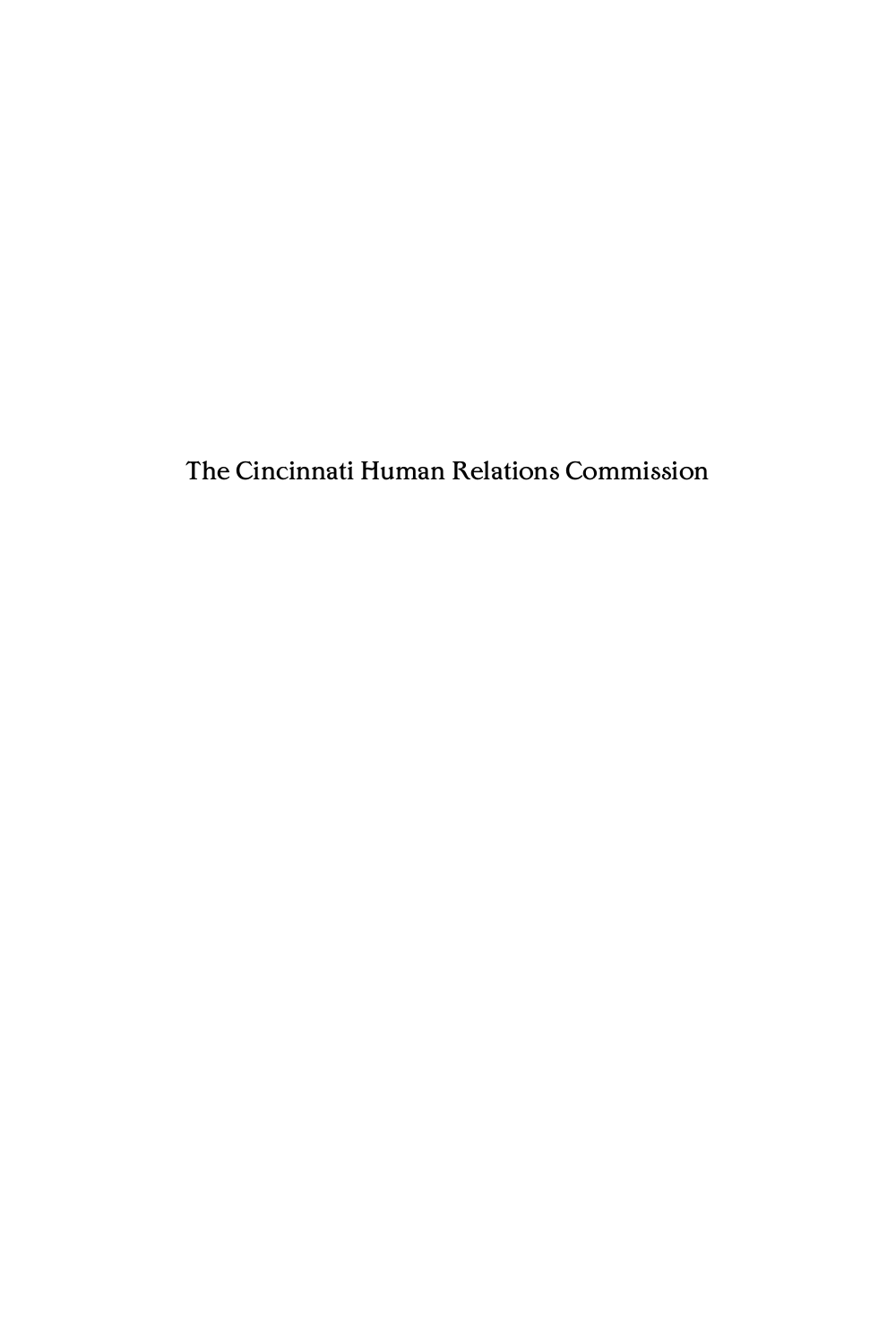# **Contents**

List of Illustrations ix

> Foreword xi

Acknowledgments xv

> Introduction xvii

Responding to the "Calamity in Detroit" *The 1940s*

1

2 Intervening "in and between Crises" *The 1950s*

# 12

3 Working with "Social Dynamite" *The 1960s* 20

4 Moving from Stability to "Complete Disarray" *The 1970s*

34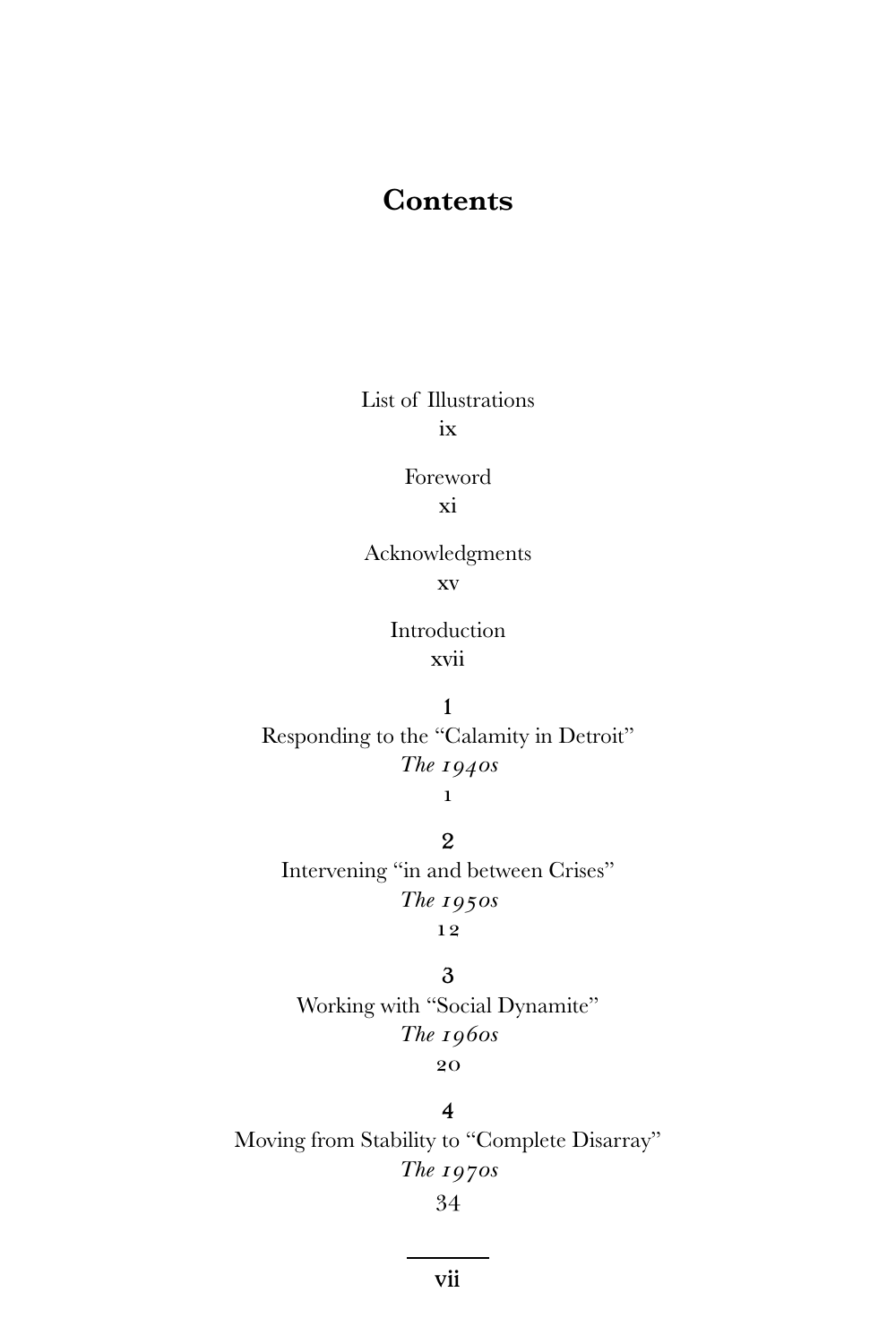### **CONTENTS**

5 Dealing with Instability *The 1980s* 42

6 Starting the Decade Well, Ending with Difficulty *The 1990s*

57

7 Containing the Turmoil *The 2000s* 65

8 Completing Seventy Years of Service *2010 to 2013*  78

Conclusion *"A Rugged and Controversial Existence"*  81

> Epilogue 90

Appendix A *MFRC/CHRC Timeline* 

## 93

Appendix B *Chairs and Directors*  119

Sources

123

Index

137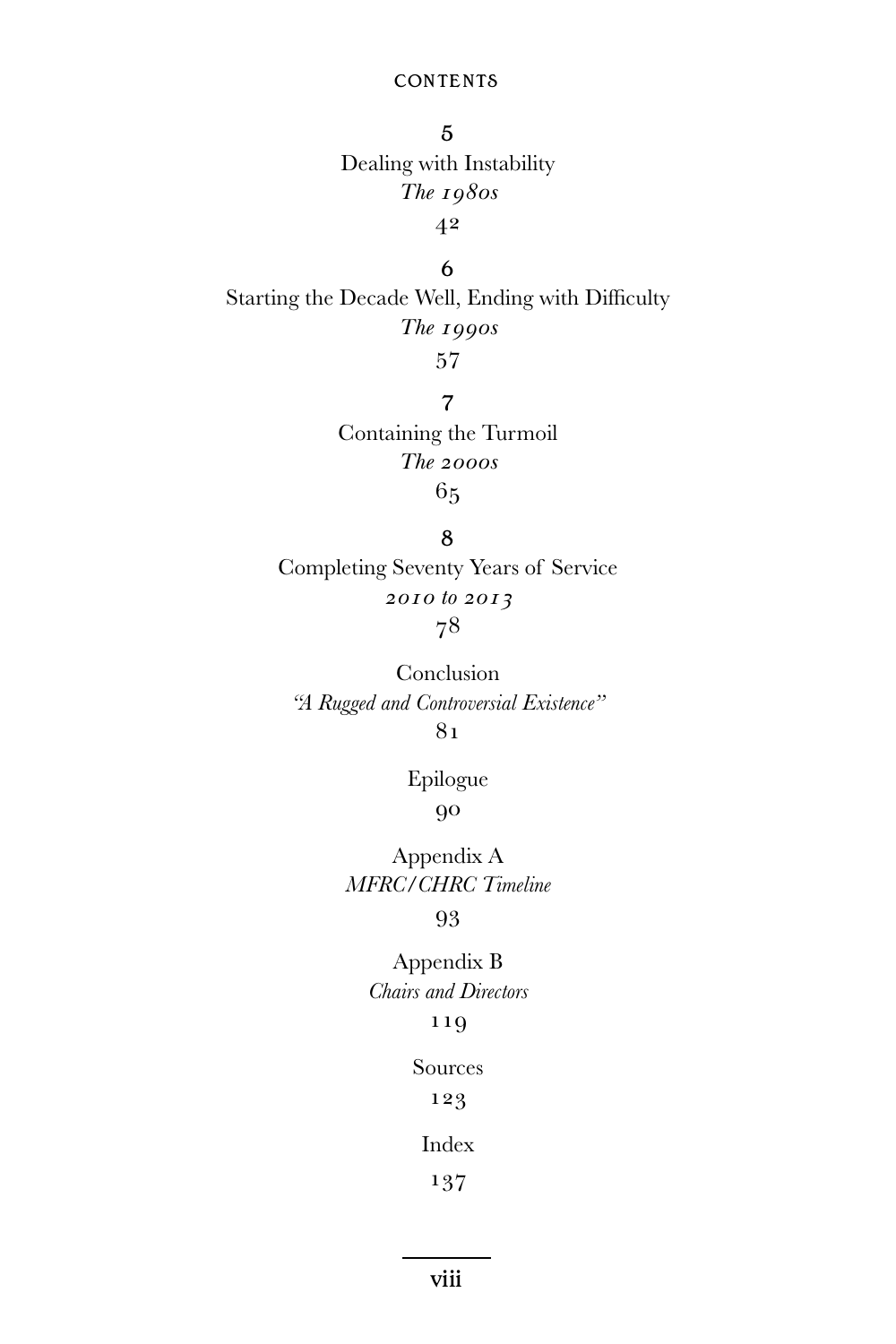# **Introduction**

Enter the phrase *human relations* into a search engine and you will get millions of hits, almost all having to do with the corporate management of employees. Check the phrase in a Merriam-Webster dictionary and the first definition is: "A study of human problems arising from organizational and interpersonal relations (*as in industry*)" (emphasis added). The *Encyclopedia Britannica* is more explicit. In entries under both *public administration* and *industrial relations,* the encyclopedia finds the origin of *human relations* in the pioneering efforts of Elton Mayo in the 1930s to develop ways to increase productivity at Western Electric's Hawthorne plant near Chicago. That is not what this book is about.

 The concept of human relations is often confused with race relations, social movements for civil rights, and international agreements guaranteeing human rights. Human relations encompasses, but is not limited to, considerations of race; for example, gender, sexual orientation, ethnicity, religion, region of origin, physical and mental capacity are but a few of the other characteristics of concern in human relations. Human rights and civil rights are most often matters of local, state, and national laws as well as international agreements—violate these norms and charges may be brought, courts convened, and sanctions carried out on those convicted. Human relations does not involve accusations under the law, tribunals, or the imposition of penalties.

Let there be no doubt that the field of human relations is closely aligned with movements for human and civil rights. It is definitely a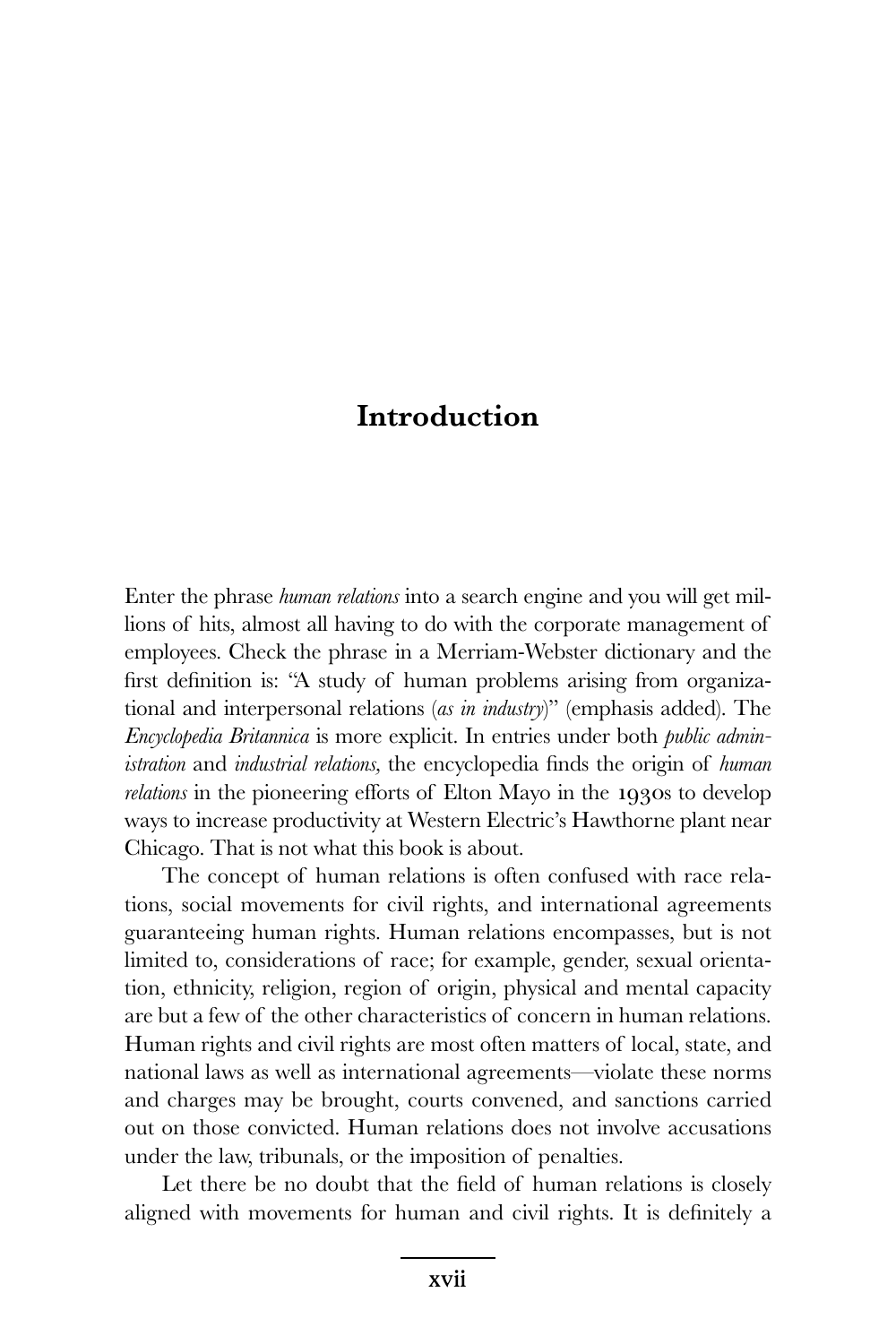#### Introduction

thread in the braided efforts for social justice among groups such as African Americans, women, Hispanics, and former felons, as well as LGBTQ, Jewish, Islamic, and indigenous people. There is clearly great overlap between human relations and the issues identified and acted upon by these and other groups. But there is a lot of confusion as well.

When the concepts of justice and rights are propounded in Western society the law is usually invoked as the arbiter of the outcomes being sought. Laws are established through political processes that distribute power in the social arena. Human relations is cognizant of, but does not directly concern itself with, the law, politics, or power.

 Human relations is the endeavor to improve the social and interpersonal interactions among people, or simply put, to promote civility. It operates not in the realm of force or power or legal coercion, but in the realm of ethics, that is, the set of principles that govern a person's or a group's behavior. It operates best at the local level, from the bottom up, and complements larger-scale, top-down efforts to compel human behavior through legislation. Put bluntly, laws cannot change personal bias, prejudice, or bigotry. This is where the hard work of human relations occurs, in affecting thinking and beliefs that are often expressed in behavior. To the extent that beliefs and behaviors are changed, human relations is a secular moral endeavor to help people distinguish between socially good and bad opinions and, just as important, actions.

Beyond civility, understanding, and good will, however, lie structural problems that must also be addressed, chiefly in the areas of employment, housing, education, law enforcement, and public access (recreation, entertainment, dining, governmental programs, and so on). In his insightful essay "Whither Northern Race Relations Committees?" Robert Weaver writes, "It is often suggested that the Negro should lift himself by his own bootstraps, but it is usually forgotten that his feet are set in concrete. The first steps must be aimed at breaking the concrete. If a community is taking actions to improve the status of its Negro citizens, it is making the most effective contribution toward changing attitudes and behavior patterns." These words were written in 1944, following the devastation of the Detroit race riots, just as municipal human and race relations committees were being set up in cities across the country, including Cincinnati.

 This is why the Cincinnati Mayor's Friendly Relations Committee (MFRC) was founded. It brought together a large number of citizens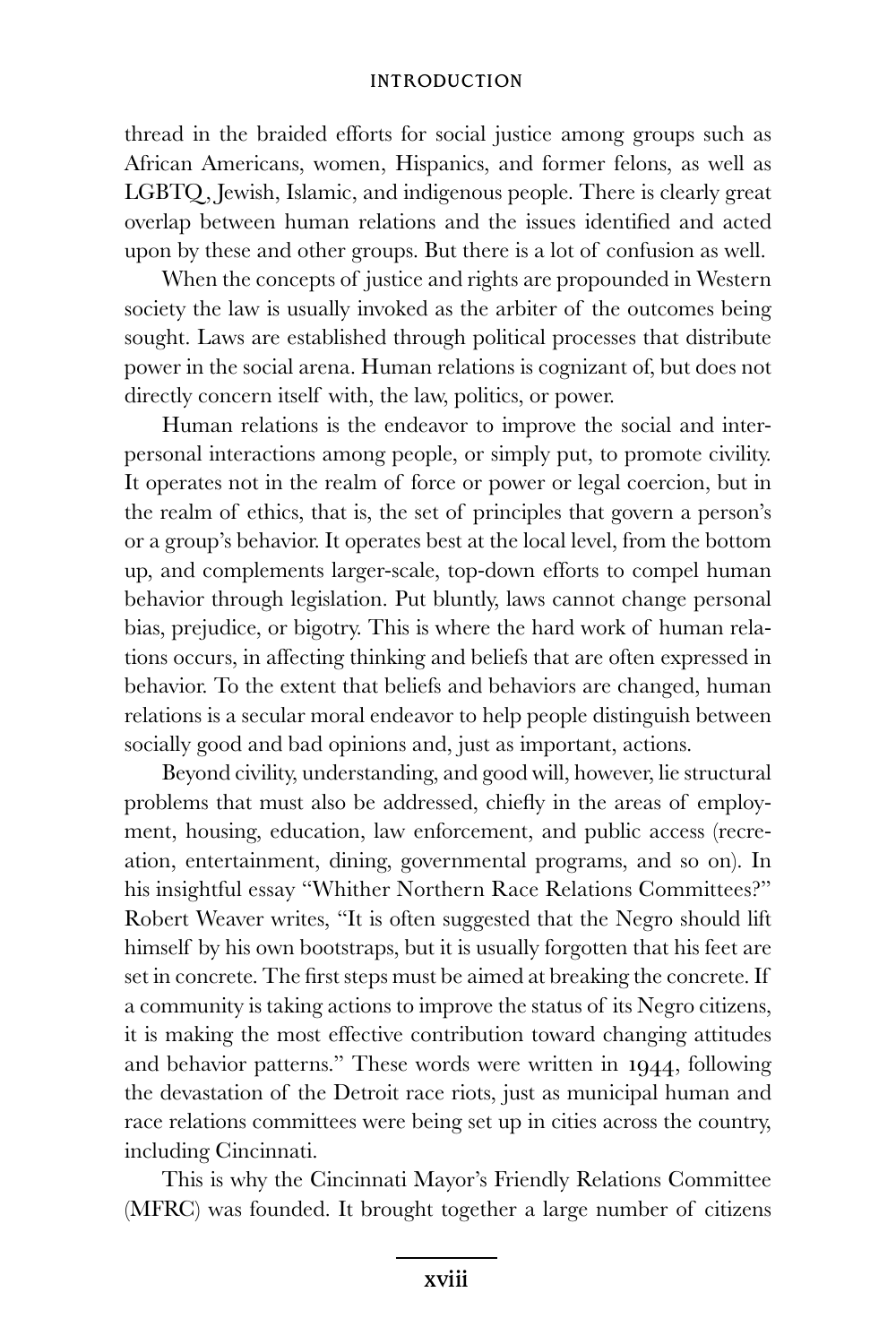#### **INTRODUCTION**

with a wide spectrum of beliefs with the goal of using persuasion to get different groups in the city to interact with mutual respect. The committee itself provided the public with role models for cooperative behavior, along with research and educational projects meant to document adverse conditions affecting various groups in the city, and to show how they can be changed.

 The MFRC was replaced by the Cincinnati Human Relations Commission (CHRC) in the 1960s, reflecting the rapid change in social relations that occurred during that decade. While some other municipal human-relations agencies moved into enforcement during this era, the CHRC remained true to its human-relations roots while becoming more involved in youth-oriented programs and establishing neighborhood contact through a cadre of field-workers.

Over a seventy-year history, first the Mayor's Friendly Relations Committee then the Cincinnati Human Relations Commission have been emblematic of human-relations efforts across the nation. The agency has struggled to stay true to its own philosophy while adapting to social change, to use suasion in a culture that demands immediate and measurable results, and to operate effectively despite local political struggles. The history of the CHRC is a significant narrative within the larger civil rights movement and in the urban history of twentiethcentury America. The CHRC's story is not one of unmitigated success but one of persistence through missteps and sometimes outright failures. Recounting the CHRC's history is not meant to valorize the commission but to document both its successes and disappointments; in doing so we acknowledge what a seemingly impossible yet necessary task improving urban human relations is. That is what this book is about.

### **METHOD**

Throughout the volume we use the "posthole" method of historiography by focusing on themes we consider important for understanding the agency. Hundreds of boxes of archival materials spread across five libraries in three states make for some interesting reading, but we have condensed much of it for the sake of clarity and accessibility. Direct quotes from these records, reports, newsletters, speeches, memos, correspondence, and newspaper articles are presented to provide the reader with a first-person perspective; to the same end, the text includes